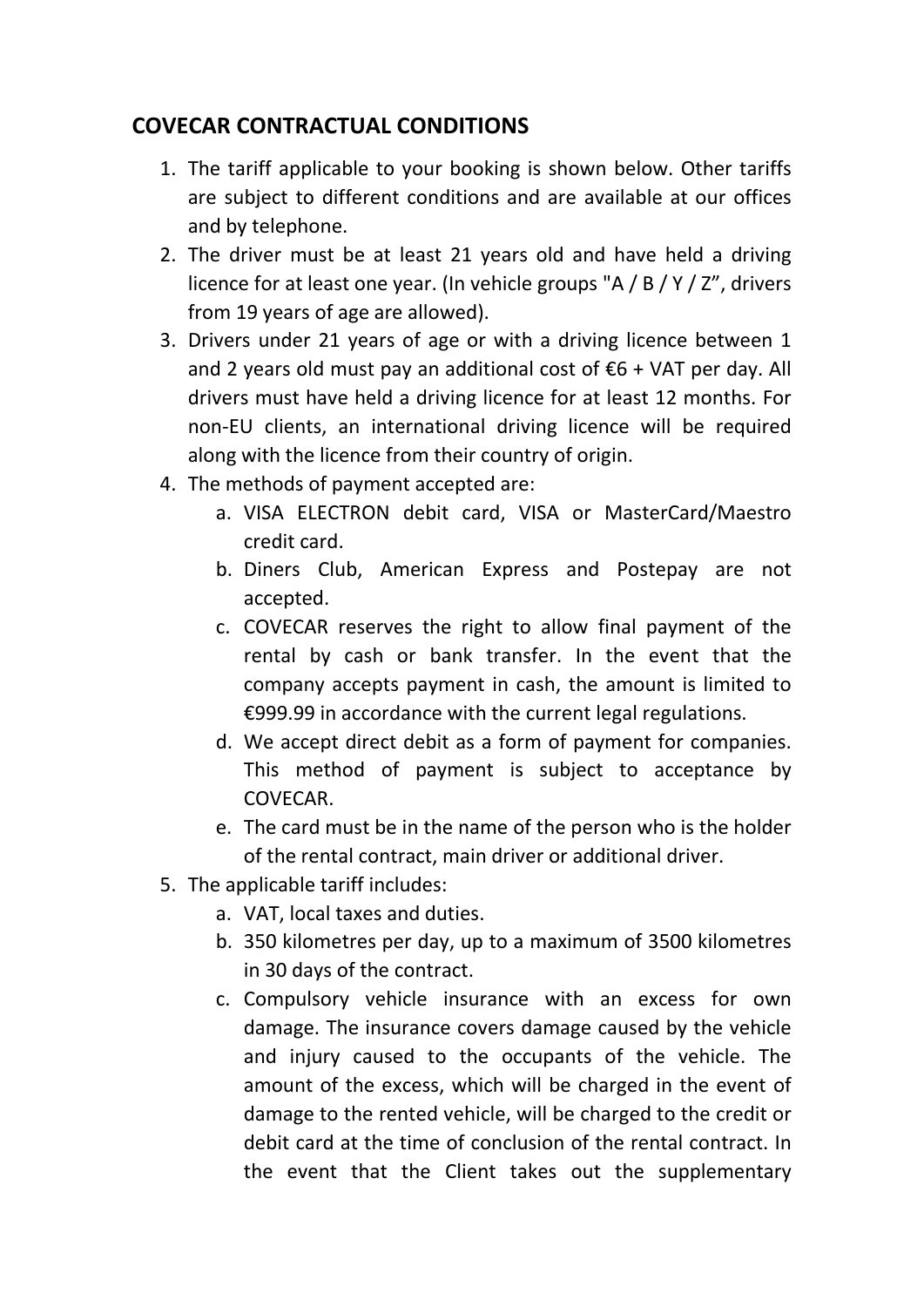"SPLUS" cover, the amount of the above excess will not be blocked or provisionally debited from the payment card, but will be limited to an amount of €350 as a security deposit. The "SPLUS" supplementary cover can be taken out at the Client's choice at the time of the online booking or vehicle collection. COVECAR SL reserves the right to reject or confirm the cover chosen by the client at the time of vehicle collection based on the internal criteria of the company. The maximum amount of additional expenses to be invoiced to the Client in respect of claims occurring with a vehicle shall be, at most, the amount of the excess applicable to each category of vehicle per claim. Clients who have taken out the "SPLUS" supplementary cover shall not be held liable in the event of an incident, except in the event of unauthorised use of the vehicle as stipulated in article 9 of the General Rental Conditions. Clients who do not wish to take out this supplementary cover will be required to make a deposit for an amount equivalent to the value of the excess, the amount of which is stipulated in this article.

- 6. Cancellation conditions for pre-paid bookings made through the COVECAR website:
	- a. All services must be paid in advance by credit/debit card (VISA, VISA ELECTRON, MAESTRO or MASTERCARD). Payment for bookings via our website can only be made using the credit or debit cards indicated above, which must be presented by the cardholder at the offices and collection points indicated by COVECAR. The security deposit will only be taken using the credit card provided to the rental supplier by the renter or an additional driver who appears on and signs the Contract. The return of the deposit or preauthorisation may take between 1 and 31 days depending on the bank used by the renter.
	- b. All booking cancellations must be made in writing to the following e-mail address: info@covecar.es. Bookings may be cancelled free of charge up to 48 hours before the date of collection of the vehicle. After this period, no refund will be made for cancellation of the booking, except for reasons of force majeure (natural disaster, war, attacks, death or serious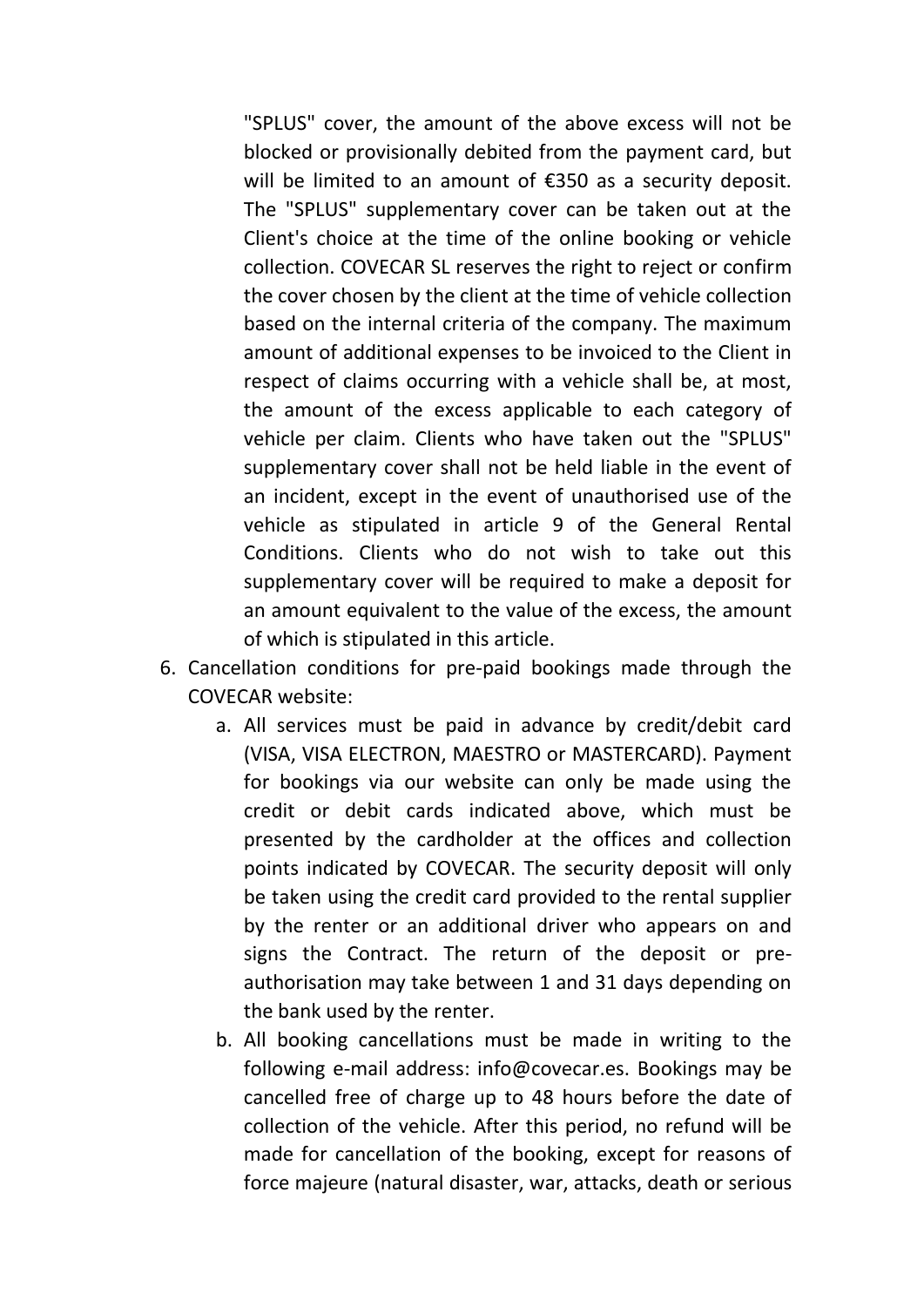illness, hospitalisation or surgery of the Renter, their parents, siblings or children), duly accredited in Catalan, Spanish or English.

- c. The amount paid for the booking will be refunded within a maximum period of 30 days after cancellation.
- 7. Important information:
	- a. It is necessary to present your passport or ID card, driving licence (non-EU clients will need an International Driving Licence together with the licence from their country of origin) and a credit or debit card which is valid at the time of collection of the vehicle. If the card is different from the one with which the client paid for the booking, the client must physically show the card upon request of our staff.
	- b. It is compulsory to present the booking voucher, if used for payment, when collecting the vehicle.
	- c. If the vehicle is returned more than 59 minutes after the end of the rental period, there will be an additional charge of one day according to the general tariff in force.
	- d. The rental is not necessarily linked to a specific vehicle (make/model, colour, equipment, etc.) but to a group of vehicles with similar technical and comfort characteristics. If a model of the selected group is not available, one of a higher category will be provided.
	- e. If the vehicle receives a fine during the period of validity of this contract, you will be liable for the amount of the fine, as well as a fine management fee of €20 + VAT.
	- f. If a client returns the vehicle without the corresponding documentation, an extra charge of €50 + VAT will be made for administration costs.
	- g. COVECAR reserves the right to cancel vehicle collection in the event of justified doubts about the financial and physical capacity of the client or if the client has a history of nonpayment or serious incidents with COVECAR.
	- h. These Special Conditions shall prevail over the General Conditions, both of which can be consulted on our website: https://www.covecar.es/index.php?&idi=eng.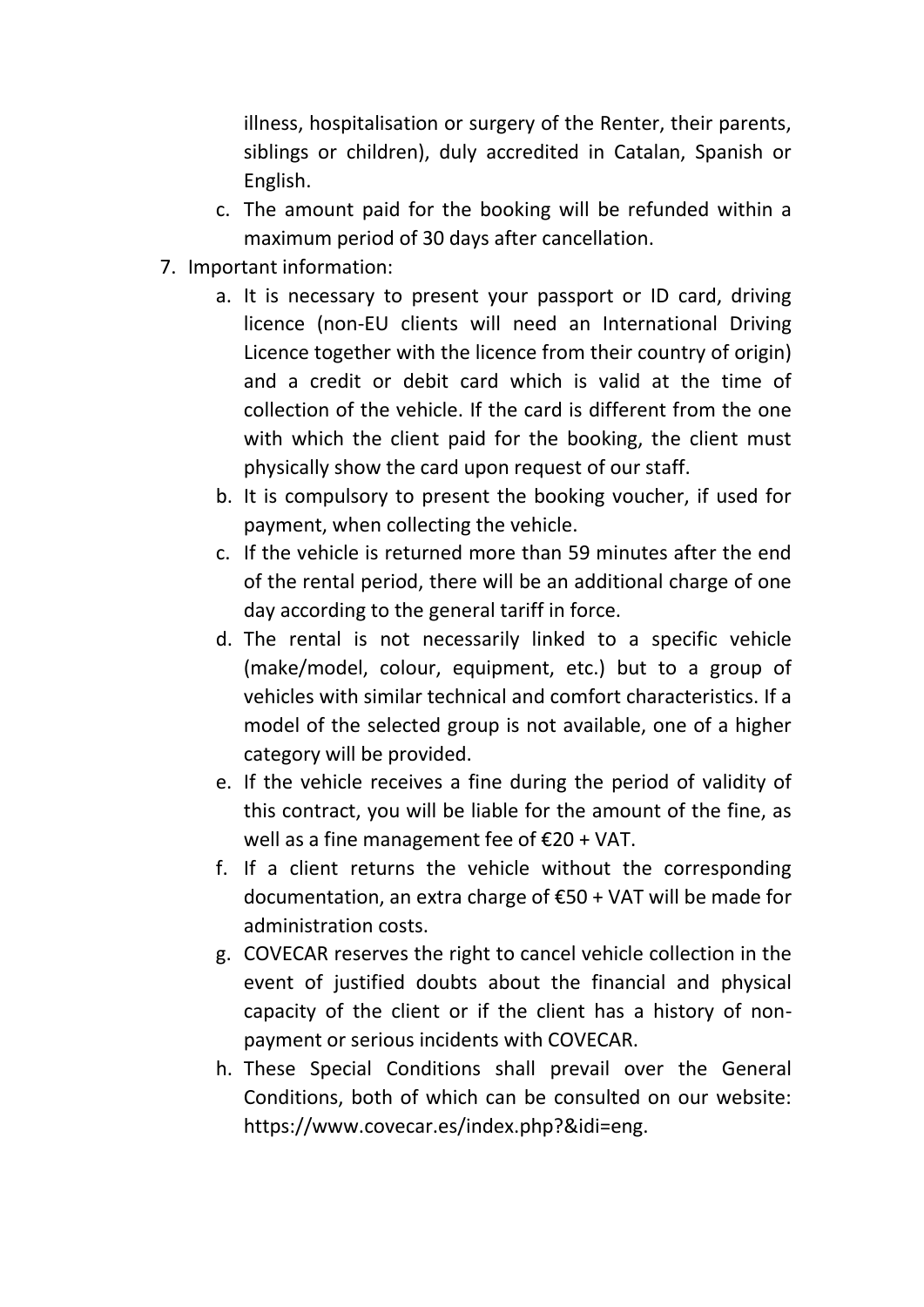i. The Privacy Policy is available on our website: https://www.covecar.es/index.php?&idi=eng General Rental Conditions.

1.- PURPOSE OF THE CONTRACT The client shall receive the vehicle described in the rental contract in perfect working condition, with all its documents, tyres, tools and accessories, and undertakes to safeguard them and drive the vehicle in compliance with the rules of the Highway Code, as well as those set out in these General Conditions. Before collecting the vehicle, the client is entitled to have the condition of the vehicle inspected in their presence.

2.- DURATION OF THE CONTRACT The duration of the Contract is as stated on page 1, where the date and time of collection and return of the vehicle are specified. Rental days shall be calculated in periods of 24 hours from the exact time the client has rented the vehicle until the vehicle, its keys and documentation are received by COVECAR. The courtesy period for the return of the vehicle will be 59 minutes. In the event that the return takes place before the end of the period, COVECAR will return or reimburse the Renter the proportional amount of the price subscribed in the Contract. This refund does not apply in cases where the contracted tariff is prepaid or bundled.

3.- EXTENSION OF THE CONTRACT The client is obliged to return the vehicle on the date and at the time stated in the previous section. If the client wishes to extend the rental period, they must go to the nearest COVECAR office to sign the extension. No contract can be extended by telephone, but can be extended by email to info@covecar.es.

Under no circumstances may the deposit be used for the extension. Therefore, in the event that the Contract is extended, the client will have to make an additional payment for such extension. If the Contract cannot be extended due to unavailability of vehicles or for any other reason, the client must return the vehicle on the agreed date, at the agreed branch and at the agreed time. Depending on the initial conditions of the Contract, it may be necessary to enter into a new contract when requesting an extension, at which point the current Contract will be considered terminated.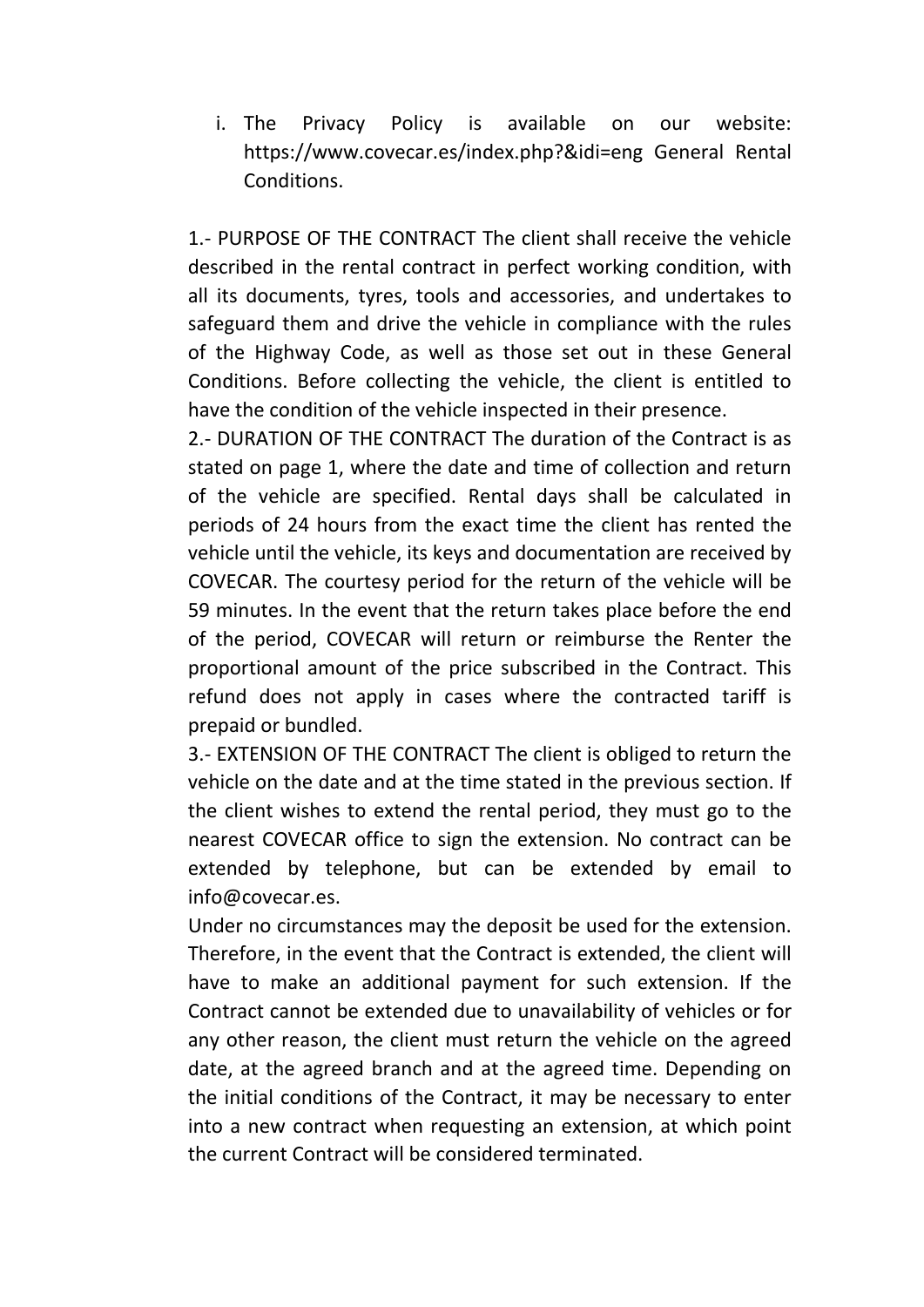4.- CONDITIONS FOR RETURNING THE VEHICLE The client shall return the rented vehicle in the same condition in which it was collected, together with all its documents, tyres, stickers, tools and accessories, at the place, date and time stipulated in the rental Contract. At the time of return, the client may request that the condition of the vehicle be checked in their presence. Such inperson verification is subject to the opening hours of the local office. The client may not modify any technical characteristics of the vehicle, keys, equipment, tools and/or accessories of the vehicle, nor make any modifications to its exterior and/or interior appearance. Otherwise, the client shall bear the relevant costs to return the vehicle to its original state without prejudice to the damages caused to COVECAR derived from the reconditioning of the vehicle for the time that the vehicle had to be off the road, as well as any other damages caused to COVECAR.

5.- EFFECTS OF NON-RETURN OF THE VEHICLE The return of the vehicle on a date and time other than those established in the contract entitles COVECAR to charge the amount of the rental from the end of the contract until the return of the vehicle according to the General Public Tariff in force plus the penalty for late arrival (hereinafter, "overdue return") of  $\epsilon$ 6 + VAT per day, which will start to count from 24 hours after the expiry of the rental contract until COVECAR recovers the vehicle. The rental supplier undertakes to contact the client to arrange such an overdue return within 24 hours. In the event that the vehicle is towed away or parked in a public car park, the Renter will be charged for all costs incurred for the recovery and transfer of the vehicle. COVECAR reserves the right to bring any legal action that may be appropriate in the event of the disappearance or non-return of the vehicle to the competent authorities, with the client bearing full responsibility for any legal consequences that may arise. Unilateral extension by the client of the duration of the Contract shall also be considered as an impermissible use of the vehicle for the purpose of the client's liability for any damage to the vehicle.

6.- PAYMENT AND PAYMENT METHODS

6.1 Payment: The client undertakes to pay COVERCAR:

a) The rental charges for the vehicle, insurance and tax set out in the COVECAR tariff in force (hereinafter, the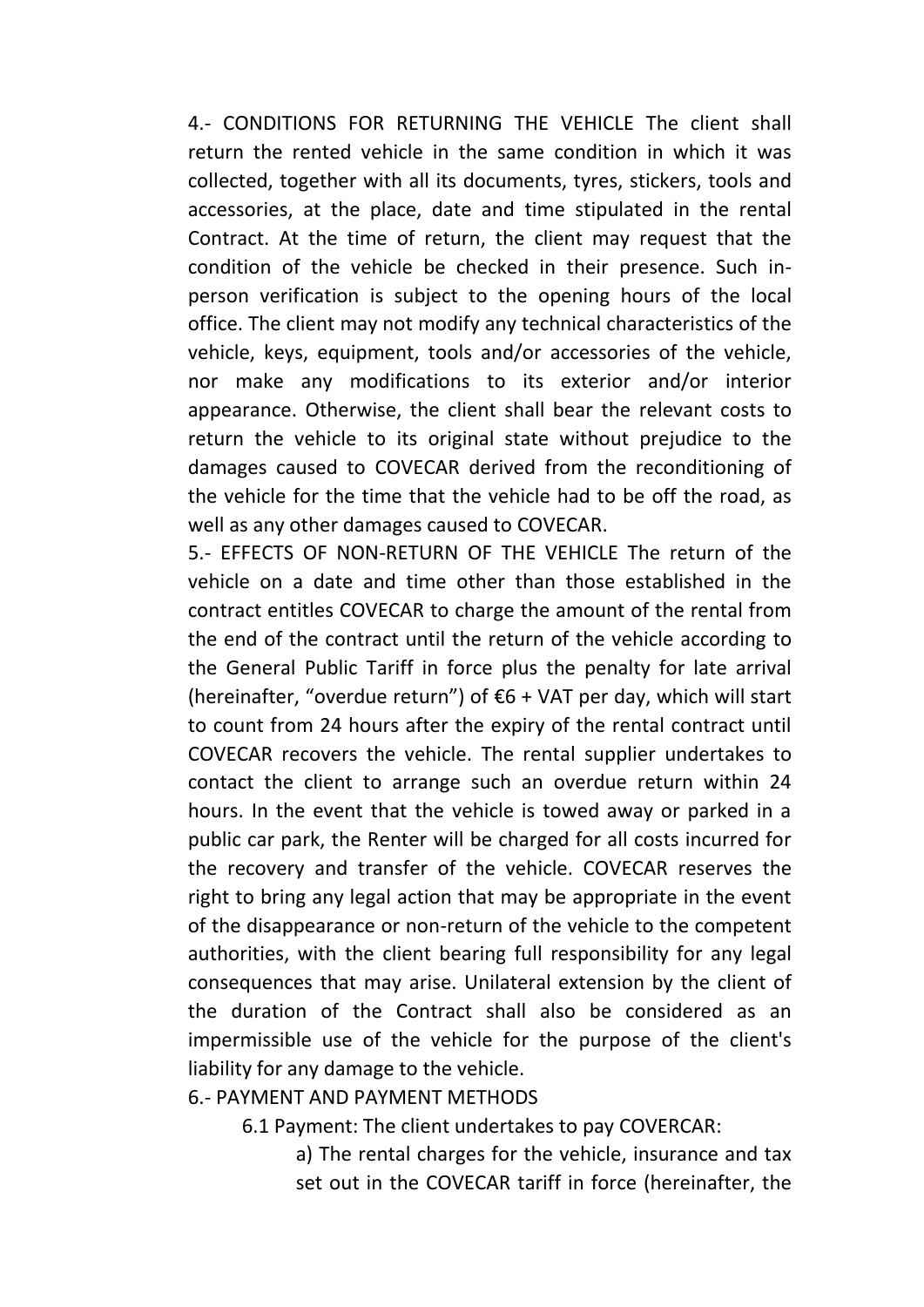"General Tariff"), of which the client has been informed ahead of time. The application of the initially agreed tariff is subject to the vehicle being returned at the agreed place, date and time and under the agreed conditions. The tariffs may vary depending on the season and the offices so, before hiring a vehicle, the client will be responsible for verifying the tariff that will be applied. b) Any other fees applicable to the client, in accordance with the contractual and commercial conditions offered by COVECAR.

6.2 Payments resulting from improper use by the client:

After the end of the vehicle rental, the Client undertakes to pay COVECAR the amounts resulting from the following fees:

a) A special cleaning charge for the costs of an extra cleaning service due to the manifestly inadequate condition of the vehicle at the time of return, with a maximum amount of  $£150 + VAT$  divided into 3 instalments of €50 + VAT each.

b) Charges resulting from the loss of documents and vehicle keys and/or sending the set of vehicle keys to the corresponding office, in cases of loss, breakage, return of the vehicle keys to an office other than the one where the vehicle is actually returned, or any other situation in which the vehicle is paralysed for reasons attributable to the client.

c) The cost of towing the vehicle in the cases laid out in the various clauses of this Contract.

d) Expenses arising from loss, deterioration or damage to rims, tyres (including punctures and blowouts), tools, stickers, windows, mirrors, accessories and the vehicle interior, as well as problems arising from an error in the type of fuel used.

e) Tolls, fines, penalties and legal costs due to traffic violations or violations of laws, regulations or ordinances (including congestion charges or road traffic restrictions where they exist) incurred by the client during the term of this contract and paid by COVECAR.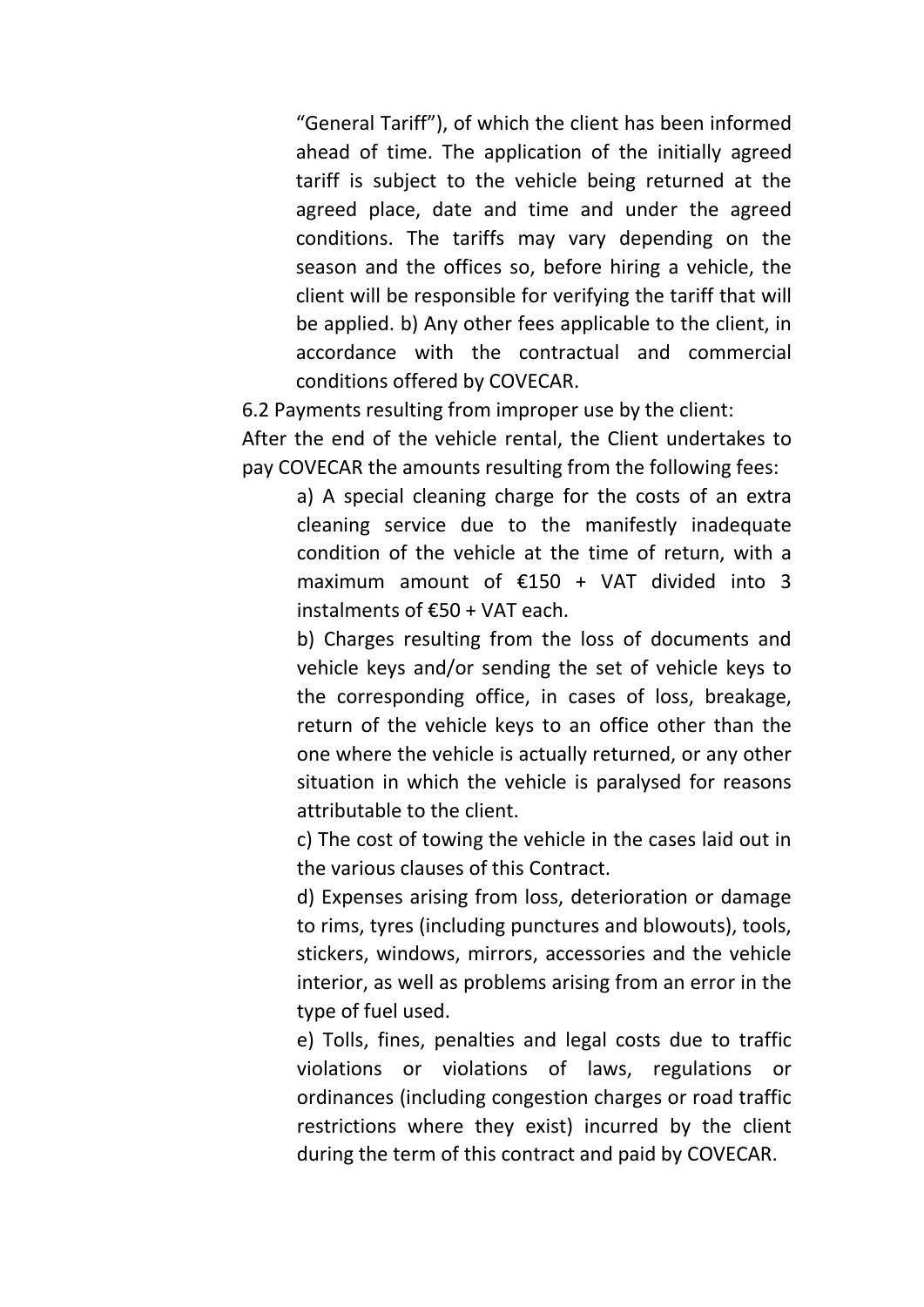f) The costs of repairing damage caused to the vehicle in the event of an accident, when any of the following circumstances occur:

> - The vehicle was not used in accordance with the conditions laid out.

> - The accident report, either in the form of an 'Agreed Statement of Facts' (DAA - Declaración Amistosa de Accidente) or Accident Report, was not completed and sent to COVECAR within 48 hours, or it did not correspond to the reality of the events that occurred.

> - The damage is the result of an accident due to the client's failure to correctly assess the height of the vehicle. In all cases, COVECAR will immediately inform the client of the charge made and the reasons for it, providing them with a detailed invoice. The amount of the charge made to the client for the damage caused to the vehicle will be calculated taking into account the valuation carried out by an expert firm external to COVECAR. When this quantification cannot be made a priori, the amount resulting from an initial valuation carried out by qualified COVECAR personnel, whose existence and amounts the client declares to be aware of and agree with, will be charged. All of the above is applicable without prejudice to a subsequent settlement and adjustment once a repair estimate has been obtained from a garage or an appraisal has been carried out by an expert firm external to **COVECAR.**

6.3 Method of Payment:

The cardholder must ensure that the use of the card to satisfy these General Rental Conditions (deposit, withdrawals, etc.) will not cause any damage to the card. In this respect, they undertake to obtain all the necessary information from their bank before their card is used by COVECAR, which cannot be held liable in this respect. Payment for the vehicle rental and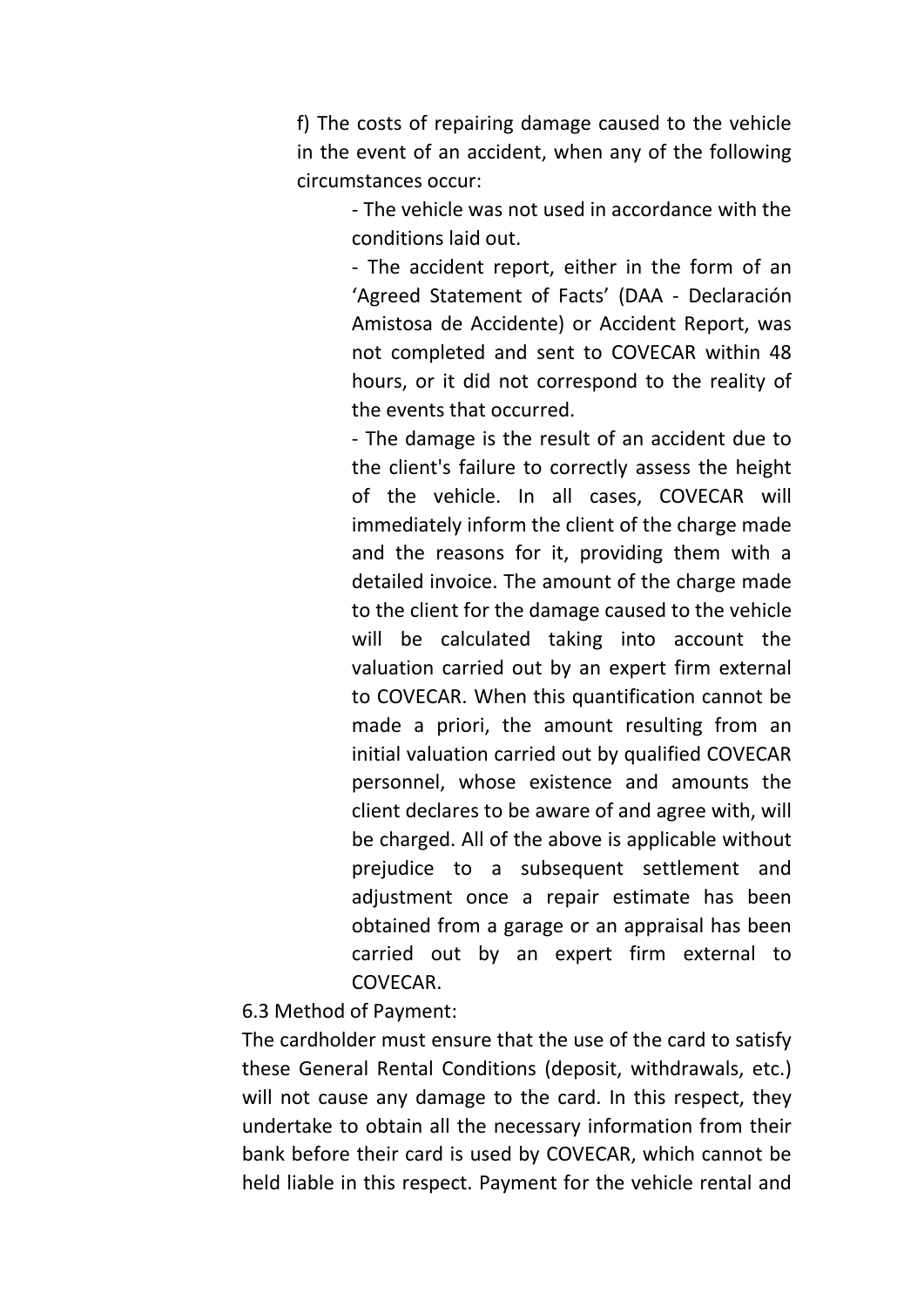any additional costs shall be made in the currency chosen by the Client. The methods of payment accepted are credit or debit card, depending on the vehicle group. COVECAR reserves the right to allow final payment of the rental by cash or bank transfer. The cards allowed are VISA, VISA ELECTRON and MasterCard/Maestro. The credit or debit card used to make the booking must be presented by the cardholder at the time of vehicle collection.

## 7.- INSURANCE AND COVER

7.1 Compulsory insurance and third-party liability insurance. The rental tariffs include the covers of the Compulsory Automobile Insurance and the Complementary Third-Party Liability Insurance for damages derived from using and driving the vehicle. These covers are guaranteed, assumed by the insurer with which COVECAR has taken out the corresponding insurance policy and subject to COVECAR's general and particular clauses and to the law.

7.2 Basic cover.

CDW: This product protects your liability for damage caused to the Vehicle in the event of a Collision or traffic accident, the amount of which exceeds the value of the Excess in the following combined cases:

- The cost of the damage caused to the Vehicle, the repair of the Vehicle or its book value in the event that it is declared a write off.

- The loss of profit corresponding to the impossibility of use of the Vehicle during its repair and/or while its withdrawal from service is being processed.

- The administrative costs incurred by us in handling claims for damages arising from a collision or road traffic accident, where appropriate and under the following circumstances:

> - The Collision occurs with a stationary or moving object.

> - The Vehicle is vandalised while being driven or operated.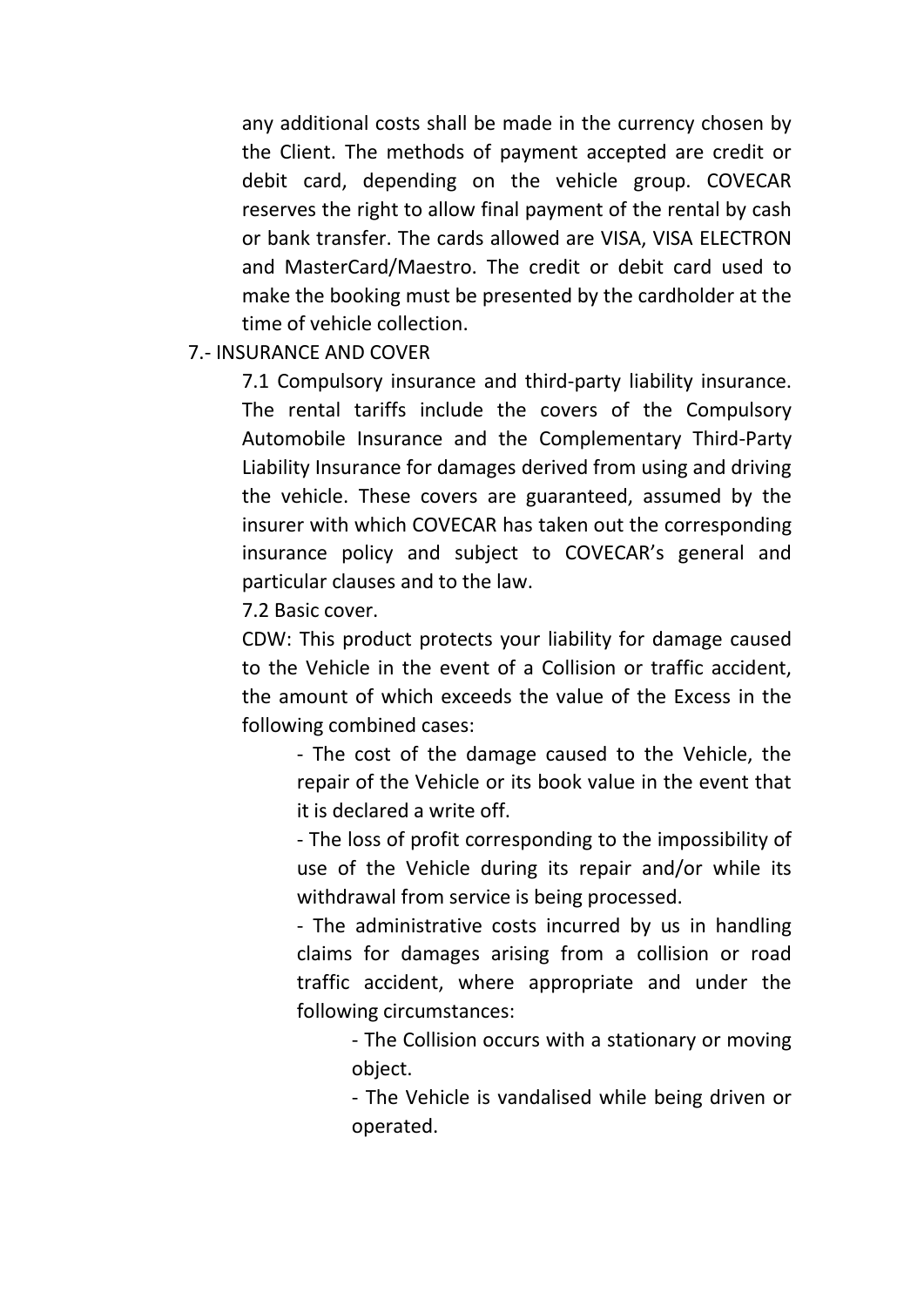- The vehicle suffers broken windows, lights, mirrors, or the tyres are damaged or punctured during a collision or traffic accident.

TP: This product protects your liability for damage and loss caused to the Vehicle in the event of theft, attempted theft or acts of vandalism, the amount of which exceeds the value of the Excess in the following combined events.

- The cost of damage or repair of the Vehicle (if recovered) or the book value of the Vehicle in the event of loss.

- The loss of profit corresponding to the impossibility of use during its repair and/or while its withdrawal from service is being processed.

- The administrative costs that we incur, where applicable, for the management of damage files arising from theft or attempted theft of the Vehicle or acts of vandalism to the Vehicle. In circumstances of: - Theft of the Vehicle and its accessories (such accessories may be any additional component fitted to the Vehicle which enhances its specification).

- Attempted theft of the Vehicle and/or its accessories.

- Any act of vandalism suffered by the Vehicle when it is parked and not in use by you.

- Breakage of windows, lights or mirrors, or tyres damaged or stolen as a result of the events mentioned in the previous three points.

PAI: Under this protection product, you may claim for the financial cost of any of the following possible consequences resulting from your death or injury sustained in a Collision or traffic accident occurring while driving the rented Vehicle:

- Indemnity of a single payment, the amount of which will be determined by the specific policy of the rented vehicle.

- In the event of your death (or declaration of death).

- If you should become partially or totally incapacitated as a result of the collision or traffic accident.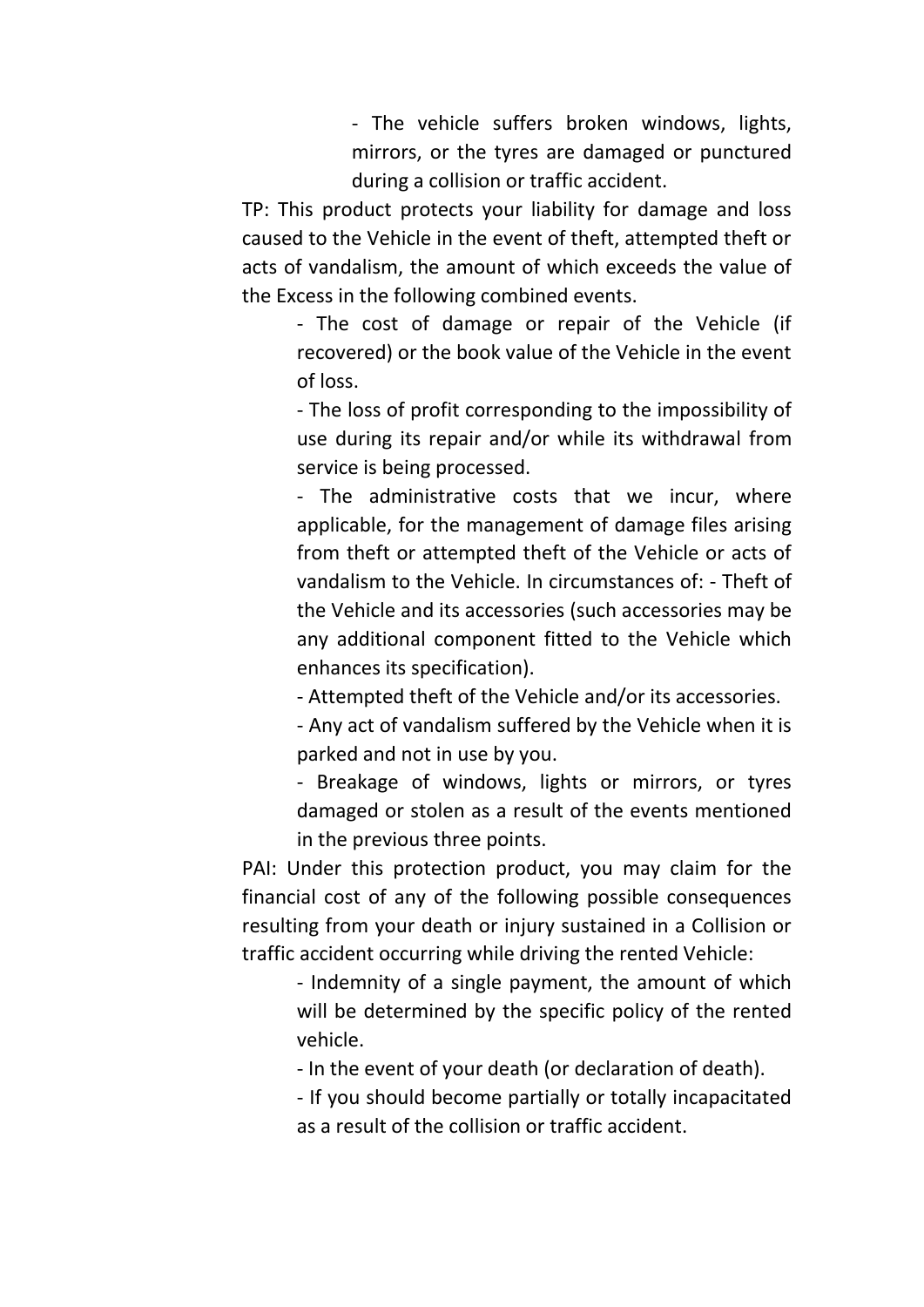- Medical expenses for an amount determined by the specific policy of the rented vehicle, required as a consequence of the collision or traffic accident.

WC WINDOW COVER: If you have taken out this product, you will be protected against financial liability for damage caused to windscreens, any rear windows or side windows.

TC TYRE COVER: This cover protects you against punctures and damage to the tyres of the Vehicle, unless they are the result of negligent use.

Protection packages

PLUS: Reduces the liability to pay for damage caused by collision and theft or attempted theft of the vehicle. In addition, it includes personal accident protection for the driver and occupants in the event of an accident in the vehicle.

SPLUS: In addition to having all the advantages of PLUS cover, SPLUS or SUPER PLUS cover gives a rental with no excess for damage caused to the vehicle as a result of a collision with other vehicles or fixed or moving objects, theft or attempted theft of the vehicle.

8.- OBLIGATIONS OF THE CLIENT IN THE EVENT OF AN ACCIDENT AND OTHER CIRCUMSTANCES

In the event of an accident, the client undertakes to:

a) Obtain and, within forty-eight hours of the occurrence of the accident, send to COVECAR full details of the other party and any witnesses, completing an accident report in the form of a 'Agreed Statement of Facts' (DAA - Declaración Amistosa de Accidente) detailing the number plate, name and address of the other party, the circumstances of the collision, a sketch of the accident, the name of the insurer and, where possible, the insurance policy number, all signed by the two drivers involved in the accident, or, if this is not available, the 'Accident Report', which will be provided by COVECAR.

b) Immediately notify the authorities if the other party's guilt needs to be investigated or if anyone is injured.

c) Not leave the rented vehicle without taking adequate measures to protect it. In the event of vandalism, fire, theft or disappearance of the vehicle, the client undertakes to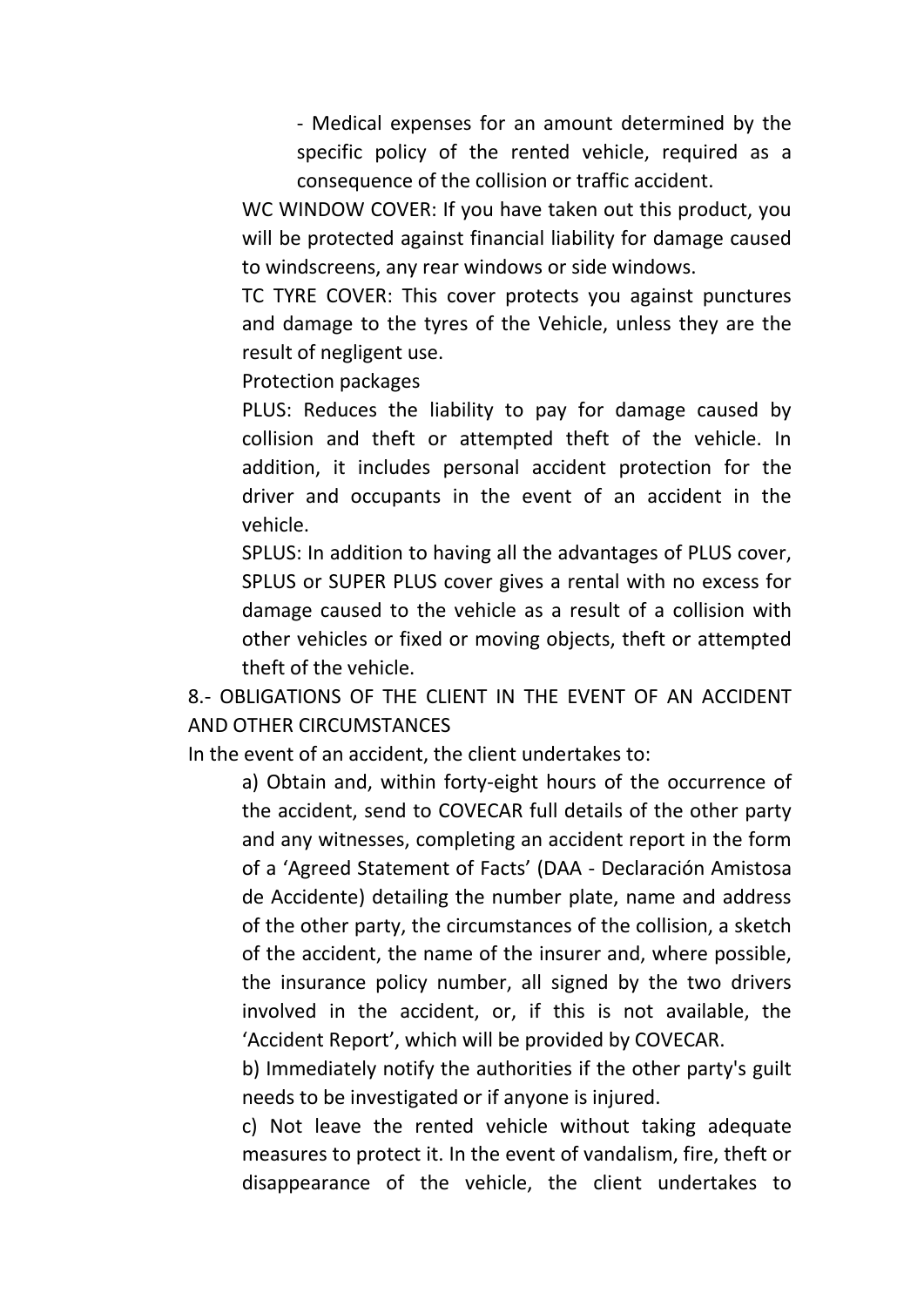immediately inform COVECAR of the incident and to file the corresponding report with the relevant authorities, a copy of which must be sent to COVECAR as soon as possible.

## 9.- UNAUTHORISED USE

It shall be the client's obligation to use the vehicle with due diligence, in accordance with its characteristics, respecting the motor vehicle traffic regulations in force and avoiding, in any case, any situation that could cause damage to the vehicle or to third parties. Furthermore, it is the client's obligation not to allow the vehicle to be driven by any person other than those authorised in accordance with this contract, and the client shall be directly liable for any damage or injury caused to the vehicle or to third parties in such a case. Any case of non-compliance with these paragraphs shall be considered as unauthorised use. The client shall be fully liable for any damage caused to interior and exterior parts of the vehicle due to unauthorised use of the vehicle, in which case the client is obliged to pay all costs incurred in accordance with these provisions. Unauthorised use includes, but is not limited to, the following examples:

a) Pushing or towing any other vehicle without using an approved towing device provided by COVECAR.

b) Driving on sites that are not suitable for public transport, e.g., beaches, racetracks, forest roads, minor roads, etc.

c) Driving on unpaved roads, or roads that are paved but with serious deficiencies and which could lead to damage to the underbody of the vehicle.

d) Driving the vehicle in restricted areas, including on particular airport runways and other roads associated with aeronautical and/or military use.

e) Negligent behaviour in the event of warning lights or signals on the dashboard of the rented vehicle, which the client declares to be aware of by signing this contract.

f) Transport of substances which are dangerous, flammable and/or harmful to the vehicle and its occupants.

g) Subletting the vehicle without prior written authorisation from COVECAR.

h) Use of the vehicle in any activity contrary to the law.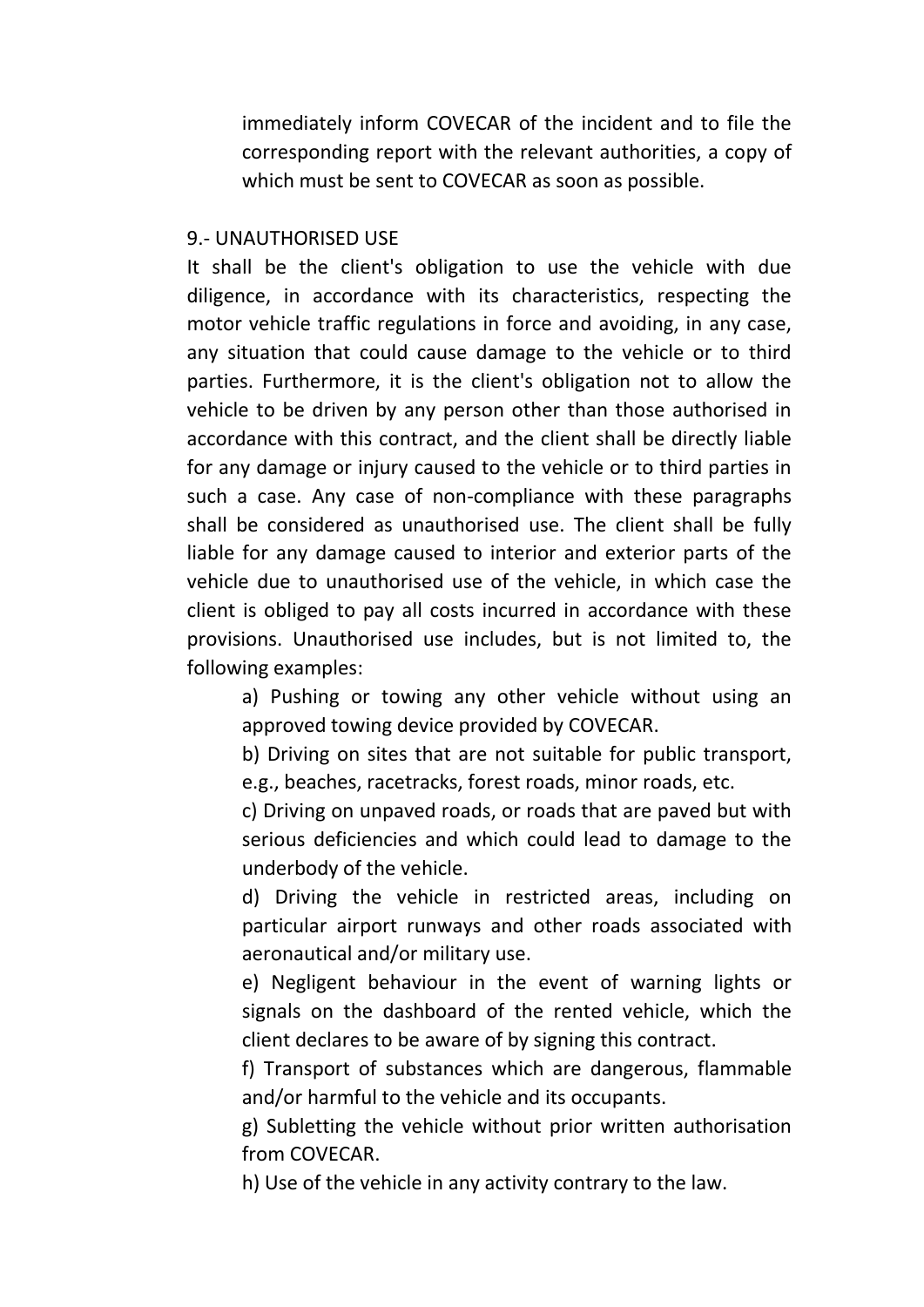i) The carriage of more persons or more luggage than is authorised for the vehicle.

j) Any type of manipulation or intervention in the odometer, and COVECAR must be immediately informed of any malfunctioning of the same.

k) Transporting luggage or any other item on the roof of the vehicle, even when using a suitable device for this purpose, unless prior written authorisation has been given by COVECAR.

l) Leaving objects in plain view in the vehicle that are likely to be stolen with consequent damage to the vehicle.

m) Soiling the interior of the vehicle beyond what is implied by reasonable and careful use.

n) Driving the vehicle in a state of fatigue, illness or under the influence of alcohol, medication or drugs.

o) Reckless driving.

p) Use of the vehicle for learning to drive in any circumstances and/or the teaching of any special driving skills.

q) Driving contrary to traffic regulations.

r) Driving of the rented vehicle by a person not authorised in the contract either as a client and/or additional driver.

s) Driving the vehicle outside Spain unless there is express and signed authorisation from COVECAR, and the corresponding additional extraordinary EMBARKING cover is contracted and paid for.

t) Use of the vehicle after the end of the rental period.

u) For all appropriate purposes, we inform you that, for security reasons, the vehicles in our fleet are likely to be located by GPS signal. The company will only access the location data in the event of an alert due to disconnection or inhibition of the system and/or non-return of the vehicle. The client is aware of and accepts this circumstance, refraining in any case from interrupting or impeding its correct functioning. Unauthorised use by the client will entitle COVECAR to terminate the Rental Contract in advance due to culpable breach thereof, requesting, where appropriate, the corresponding compensation for damages.

10.- DRIVING LICENCE.